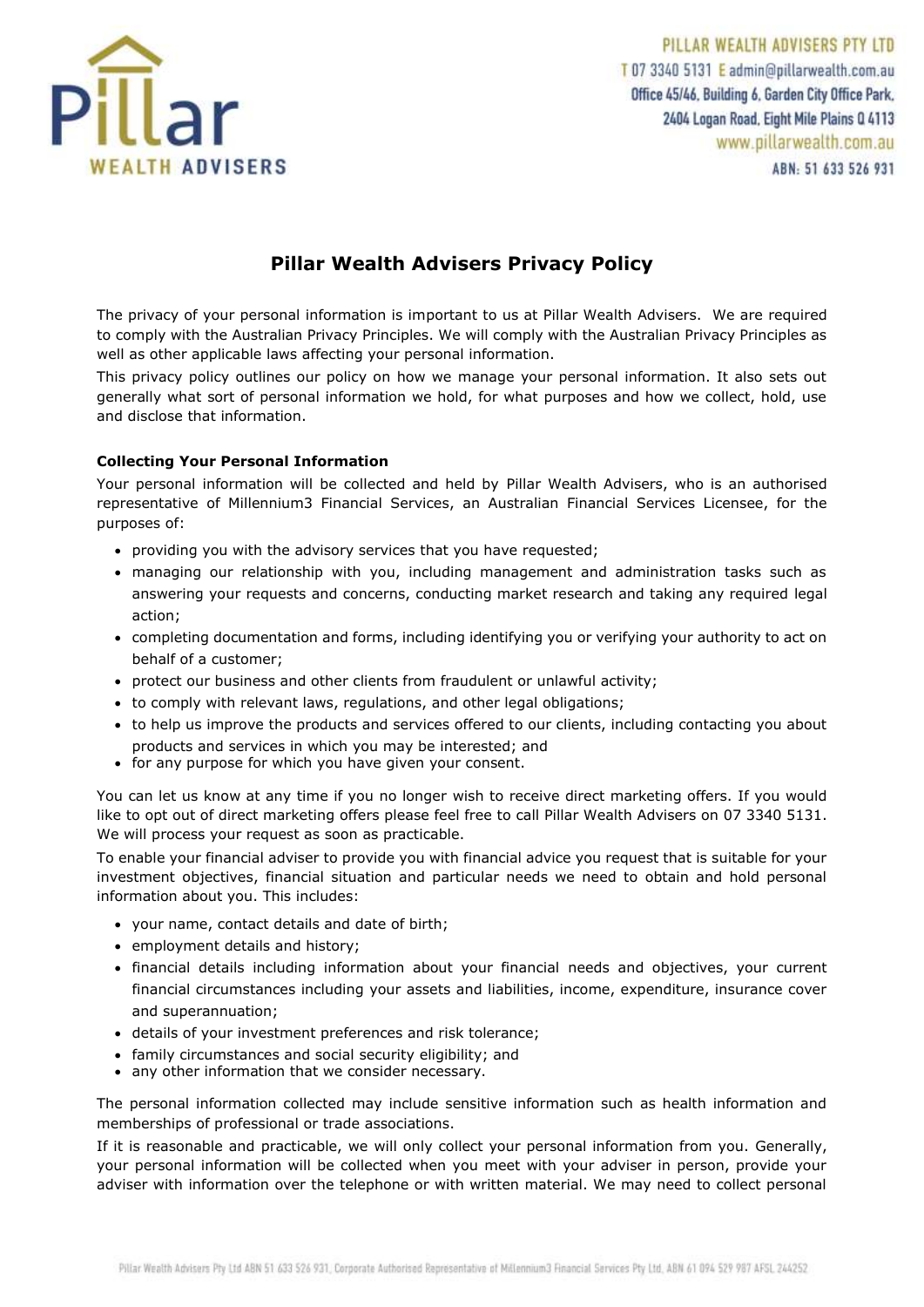information from third parties, such as your accountant, or others whom we believe you have authorized to provide information to us.

We may receive personal information about you when we have taken no active steps to collect that information. We destroy all unsolicited personal information, unless the personal information is relevant to our purposes for collecting personal information.

## **How Your Personal Information is Held**

Your personal information is generally held in client files or a computer database. Your personal information may also be held in a secure archiving facility.

We take reasonable steps to ensure that the personal information that we hold is protected from misuse and loss and from unauthorised access, modification and disclosure. Some of the measures that we have adopted are having facilities for the secure storage of personal information, having secure offices and access controls for our computer systems.

We will also take reasonable steps to destroy or permanently de-identify personal information that we no longer need for any purpose for which it may be used or disclosed under the Australian Privacy Principles.

## **Using and Disclosing Your Personal Information**

Your personal information may be disclosed for purposes related to the provision of the financial advice you have requested. The types of service providers that may be provided with your personal information are:

- other financial advisers and organisations involved in providing the financial advice you have requested (which may include ongoing service) such as fund managers who assist us in providing financial advice and paraplanners;
- insurance providers, superannuation trustees and product issuers in connection with the provision to you of the financial advice you have requested;
- organisations that assist in operating a financial planning business such as those that provide administrative, financial, accounting, insurance, research, legal, computer or other business services;
- your representatives or service providers such as your accountant, solicitor, tax agent, stockbroker or bank;
- organisations involved in a business restructure or a transfer of all or part of the assets of our business or the due diligence procedures prior to any such sale or transfer;
- government authorities and other organisations when required by law; and
- organisations that you have consented to your personal information being disclosed to.

In addition to the purposes of collection set out above, your personal information may also be used in connection with such purposes.

We will seek to ensure that your personal information is not used or disclosed for any purpose other than:

- the primary purpose for which it was collected or a related secondary purpose;
- where you have consented to the use or disclosure; or
- in other circumstances where the Australian Privacy Principles authorise the use or disclosure such as when it is required by or authorised under law.

We may disclose your personal information to third parties who provide services to us, in which case we will seek to ensure that the personal information is held, used or disclosed consistently with the Australian Privacy Principles.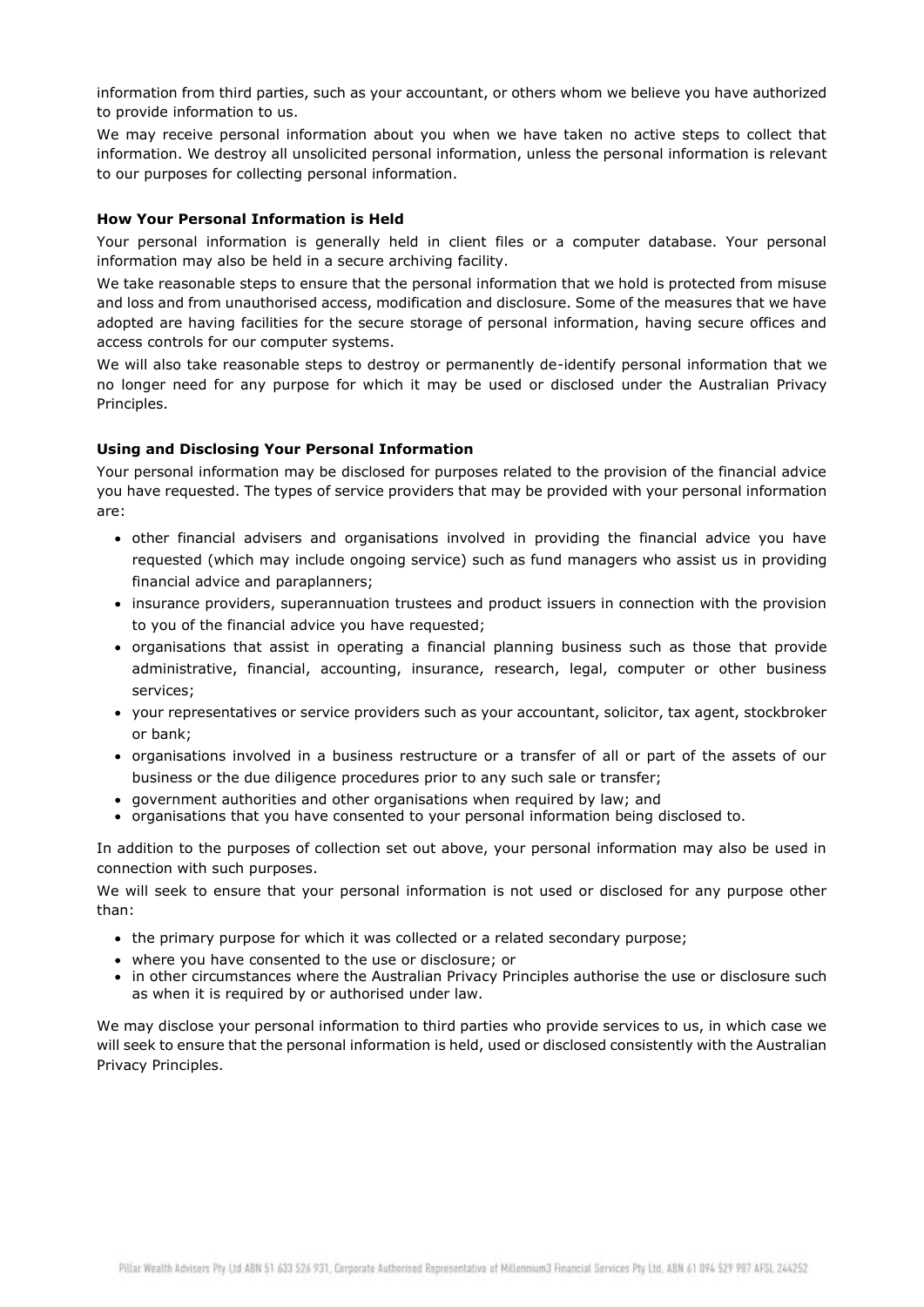## **Organisations outside Australia**

In order to provide you with our services, we may need to share your information with organisations outside Australia (for example Information Technology providers) – these countries include:

- Vietnam
- Malaysia
- India

We may store your information in the cloud or other types of networked or electronic storage. As electronic or networked storage can be accessed from various countries via an internet connection, it's not always practicable to know in which country your information may be held. Overseas organisations may be required to disclose information we share with them under a foreign law.

We will not send personal information to recipients outside of Australia unless:

- we have taken reasonable steps to ensure that the recipient does not breach the Privacy Act and the Australian Privacy Principles;
- the recipient is subject to an information privacy scheme similar to the Privacy Act; or
- the individual has consented to the disclosure.

## **Accessing your Personal Information**

You can gain access to your personal information that we hold. This is subject to exceptions allowed by law such as where providing you with access would have an unreasonable impact upon the privacy of others. If we deny a request for access we will provide you with the reasons for this decision. To request access please contact us (see "Contacting Us and Privacy Issues" below).

### **Correcting Your Personal Information**

We take reasonable steps to ensure that the personal information that we collect, use or disclose is accurate, complete and up-to-date. If you believe that any of the personal information that we hold is not accurate, complete or up-to-date please contact us (see "Contacting Us and Privacy Issues" below) and let us know what information is incorrect.

If we agree that the personal information requires correcting we will take reasonable steps to do so. If we do not correct your personal information we will provide you with the reasons for not doing so.

### **Contacting Us and Privacy Issues**

You can obtain further information on request about the way in which we manage the personal information that we hold or you can raise any privacy issues with us, including a complaint about privacy, by contacting us using the details below.

Brendan Trapnell Director | Financial Adviser 07 3340 5131 admin@pillarwealth.com.au

We are committed to working with you to resolve a complaint involving your personal information. However, if you still feel your issue hasn't been resolved to your satisfaction, then you can escalate your privacy concerns to:

### **Office of the Australian Information Commissioner**

- www.oaic.gov.au/privacy
- Phone: 1300 363 992
- Email: enquiries@oaic.gov.au

Or

- Australian Financial Complaints Authority (AFCA)
- Website: www.afca.org.au